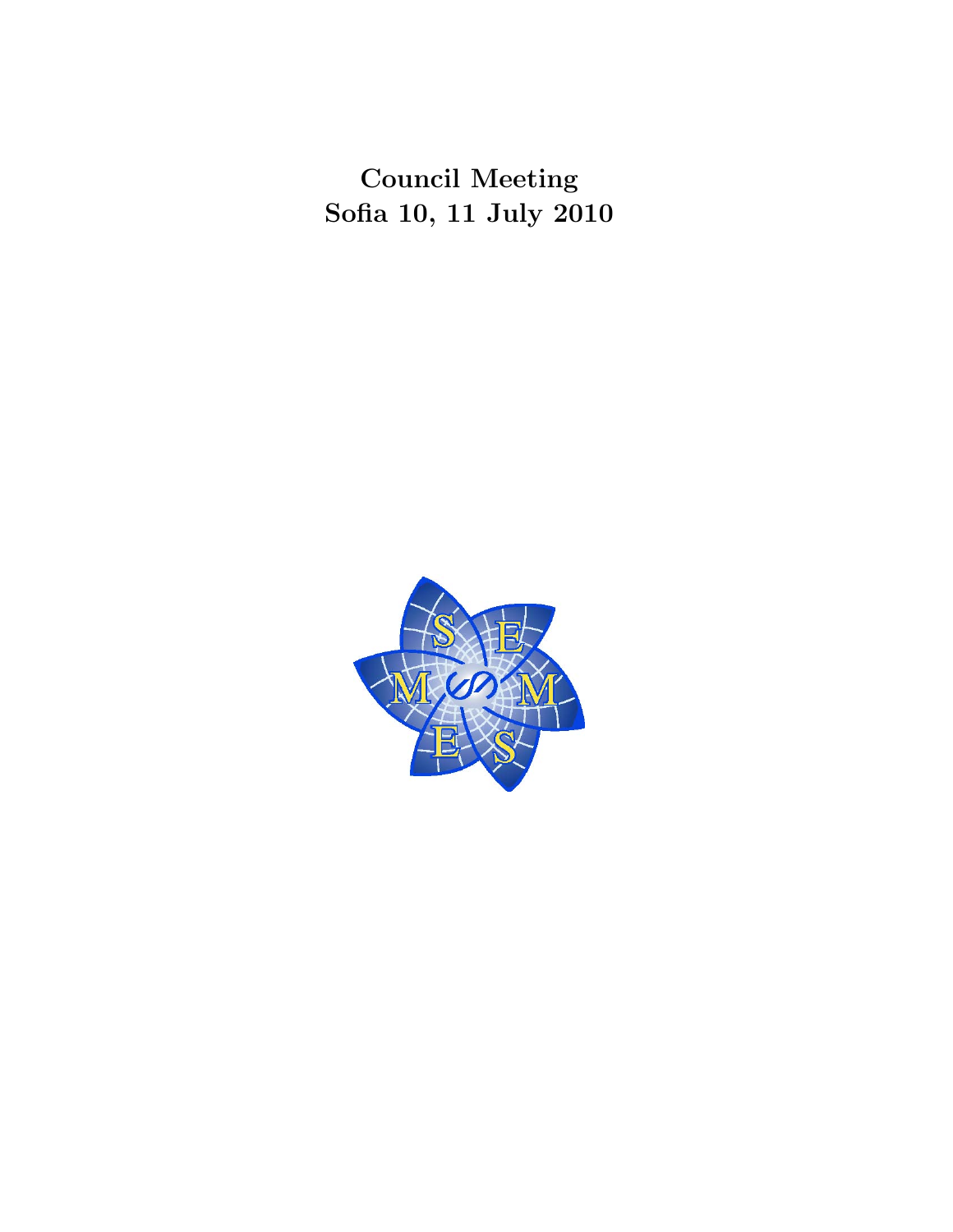# Contents

| 1 B4.2 Application for membership from the Mathematical Society of Moldova 3 |   |
|------------------------------------------------------------------------------|---|
| 2 C1 Revised list of candidates for the EC                                   |   |
| 3 C1 Berinde cv and statement                                                | 5 |
| 4 D3.1 Report from the Applied Mathematics Committee                         |   |
| 5 D3.5 Report from the Committee for Electronic Publishing                   |   |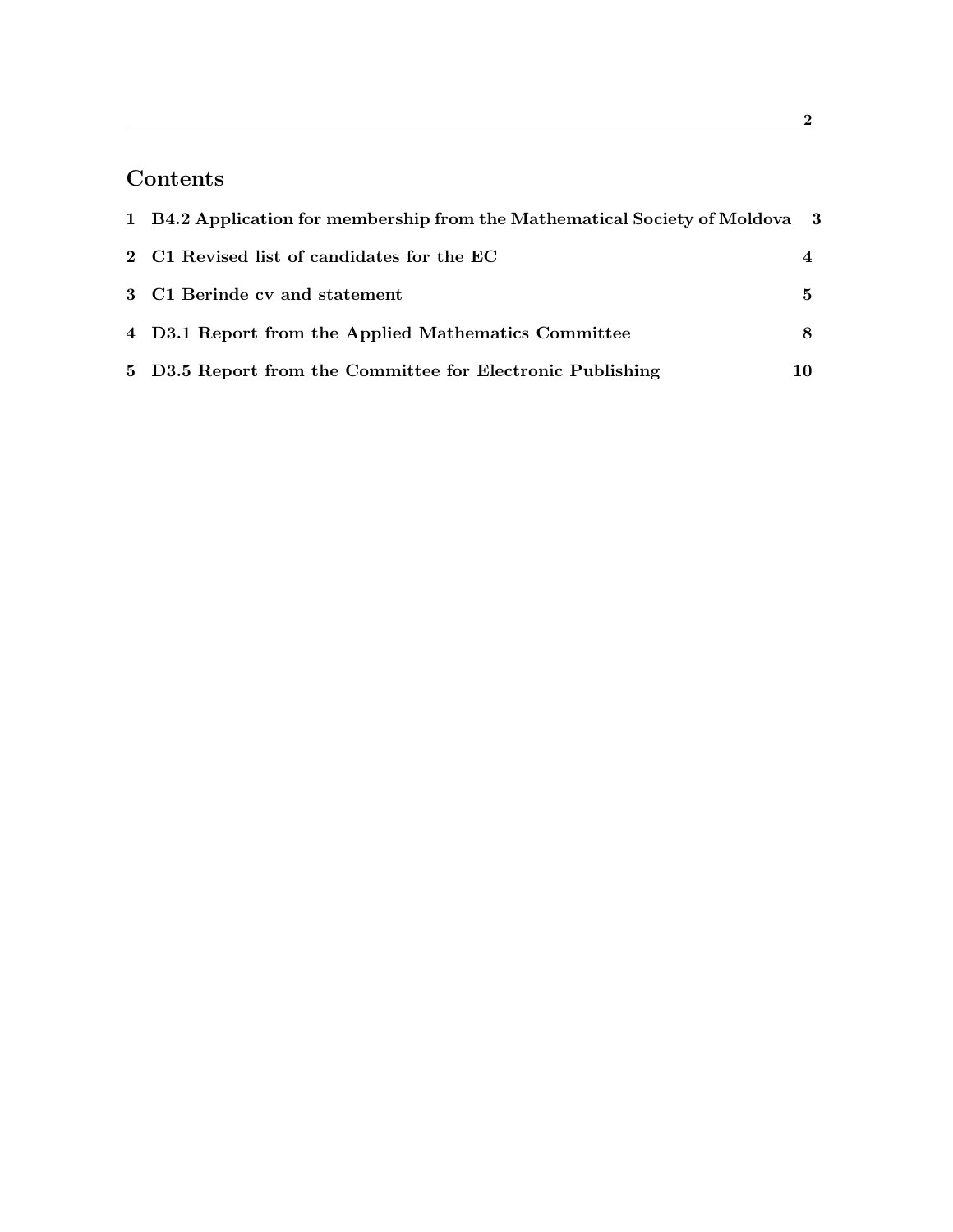Societatea de Matematică din Republica Moldova

To the Council of the European Mathematical Society

Upon the invitation of the president Prof. Ari Laptev, the Mathematical Society of the Republic of Moldova (SMM) would like to express its intention to join the European Mathematical Society as a Group I full member.

Mathematical Society of the Republic of Moldova was founded in the 50's, XX century, and since then has been the only association gathering mathematicians of Moldova. At present, it has 197 members, most of them have scientific or academic degrees, from all over the country and about 40% of its members are women. It is planned to extend the membership to teachers in mathematics. Since 2001 Mathematical Society of Republic of Moldova organizes once in 3 years national conferences, many national and international scientific events.

Mathematical community of the Republic of Moldova publishes 3 international mathematical journals (Buletinul Academiei de Științe a Republicii Moldova. Matematica, Computer Science Journal of Moldova and, in cooperation with polish colleagues, Quasigroups and Related Systems) and a few university mathematical journals. Also the known edition Matematiceskie issledovanija of the Institute of Mathematics of the Academy, issued till 1992, was digitalized by Center for Retrospective Digitization, Goettingen (GDZ).

Sincerely yours,

w

Mitrofan Cioban

President of the Mathematical Society of the Republic of Moldova Chișinău, 2010, June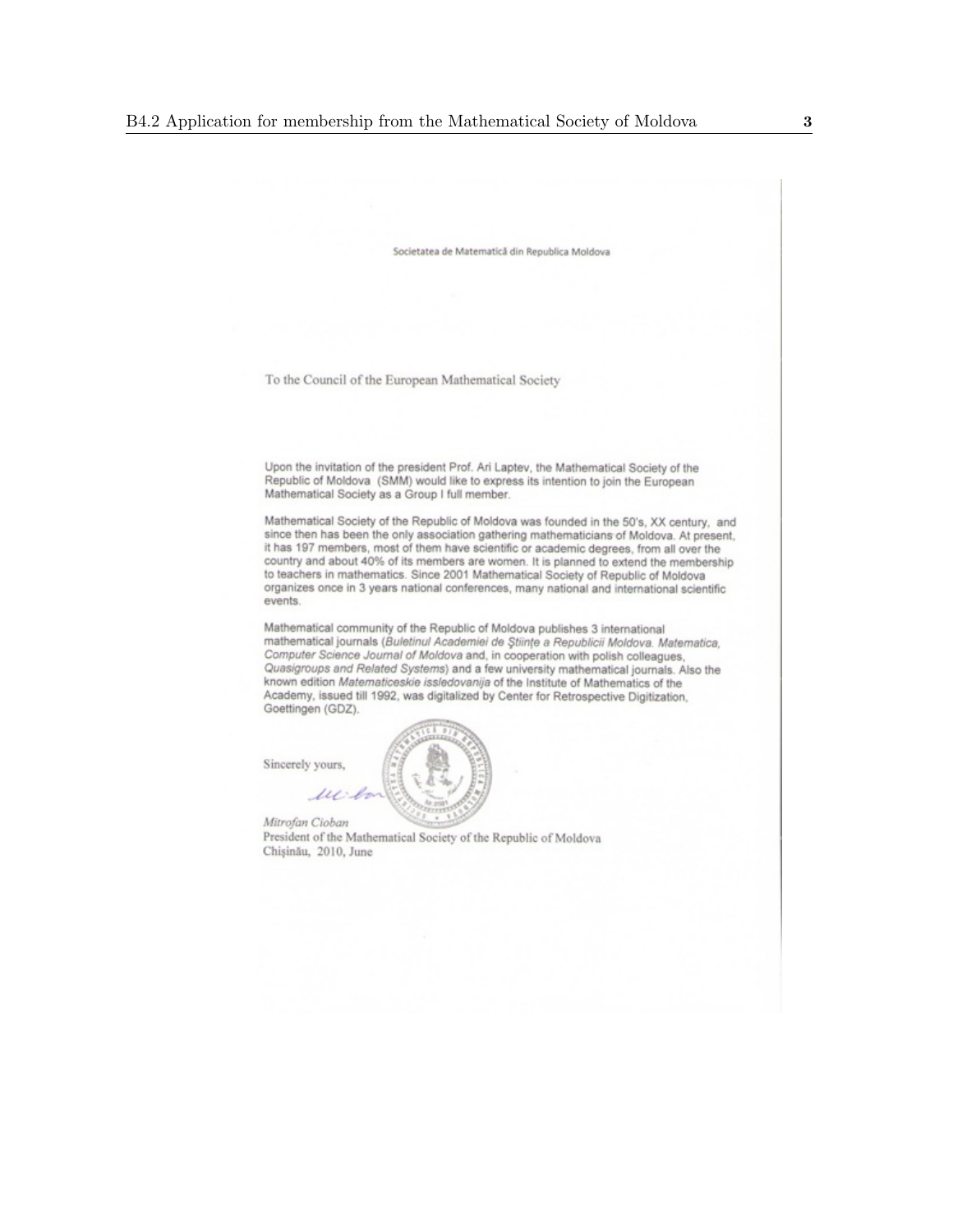## Candidates for the Executive Committee

President: Marta Sanz-Solé

Vice-Presidents: Mireille Martin-Deschamps Martin Raussen

Treasurer: Jouko Väänänen

Secretary: Stephen Huggett

Members, two from: Vasile Berinde Rui Loja Fernandes Ignacio Luengo Volker Mehrmann Jiří $\rm R\AA$ kosník

### 1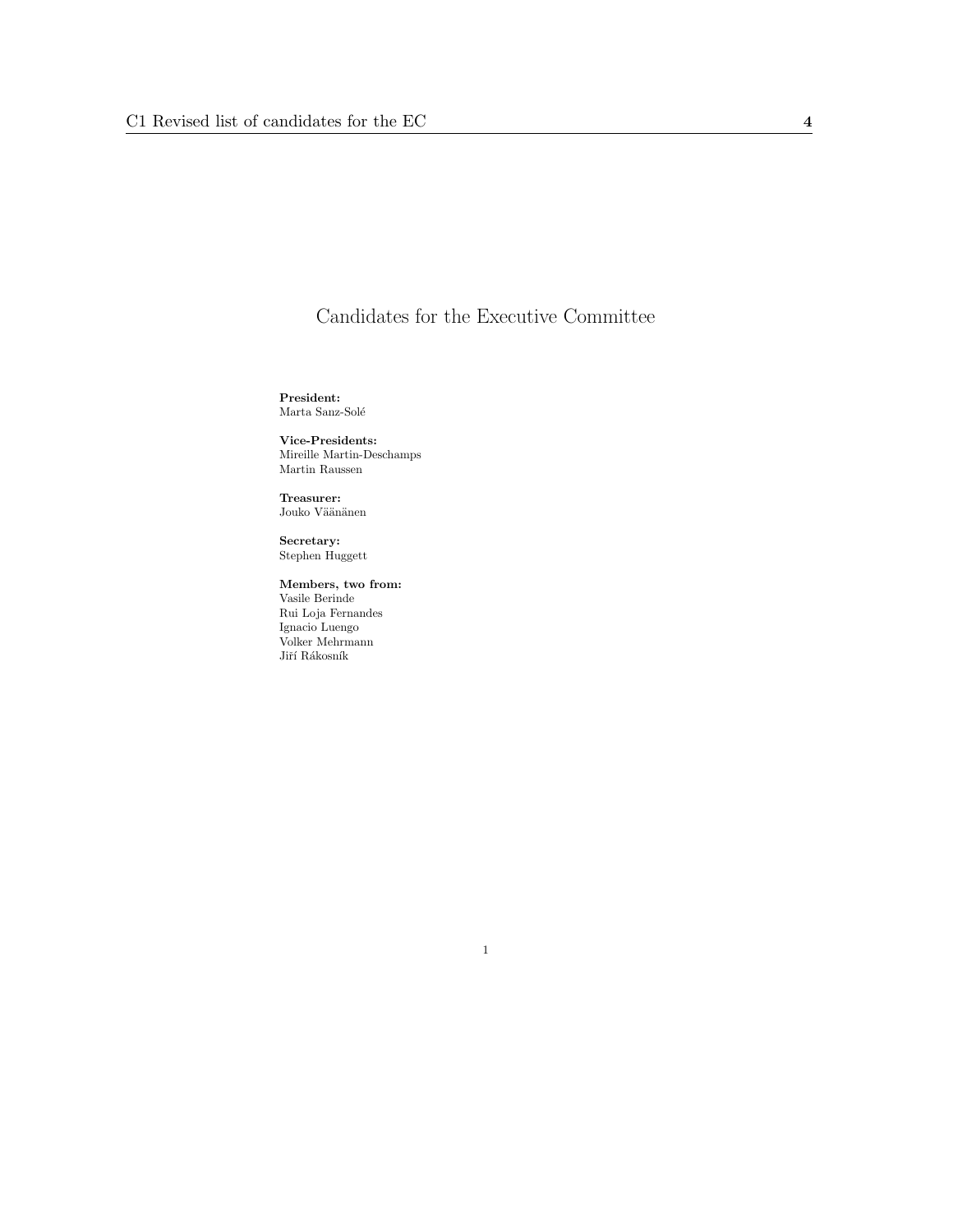#### Vasile BERINDE: Brief CV and Statement

(More details on my personal web page: http://vberinde.ubm.ro/)

#### **Qualifications**

M. Sc. in Mathematics and Computer Science, "Babes-Bolyai" University of Cluj-Napoca, 1979 PhD in Mathematics, "Babes-Bolyai" University of Cluj-Napoca, 1993

#### **Current position**

Full Professor, Head of Department: Department of Mathematics and Computer Science, Faculty of Sciences, North University of Baia Mare

#### **Editorial Appointments**

2003: Editor-in-Chief of *Carpathian Journal of Mathematics* http://carpathian.ubm.ro/ 2002: Associate Editor of *Newsletter of European Mathematical Society* http://www.ems-ph.org/journals/journal.php?jrn=news/ 1992: Editor-in-Chief of *Creative Mathematics and Informatics* http://creative-mathematics.ubm.ro/ 1991-2002: Associate Editor-in-Chief of *Carpathian Journal of Mathematics* http://carpathian.ubm.ro/ 2000: Associate Editor of *Fixed Point Theory* http://www.math.ubbcluj.ro/~nodeacj/sfptcj.html

#### **Administration Appointments**

1995-1997: Head of Department, Department of Mathematics and Computer Science, North University of Baia Mare 1997-1999: Dean, Faculty of Sciences 1999-present: Head of Department, Department of Mathematics and Computer Science 2000-present: Director of the Research Centre "Pure and Applied Mathematics", North University of Baia Mare 2005-present: Director of the Doctoral Program in Mathematics, North University of Baia Mare

#### **Research interests**

Nonlinear Analysis. Fixed Point Theory Fixed Point Iterative Methods Mathematics Education and History of Mathematics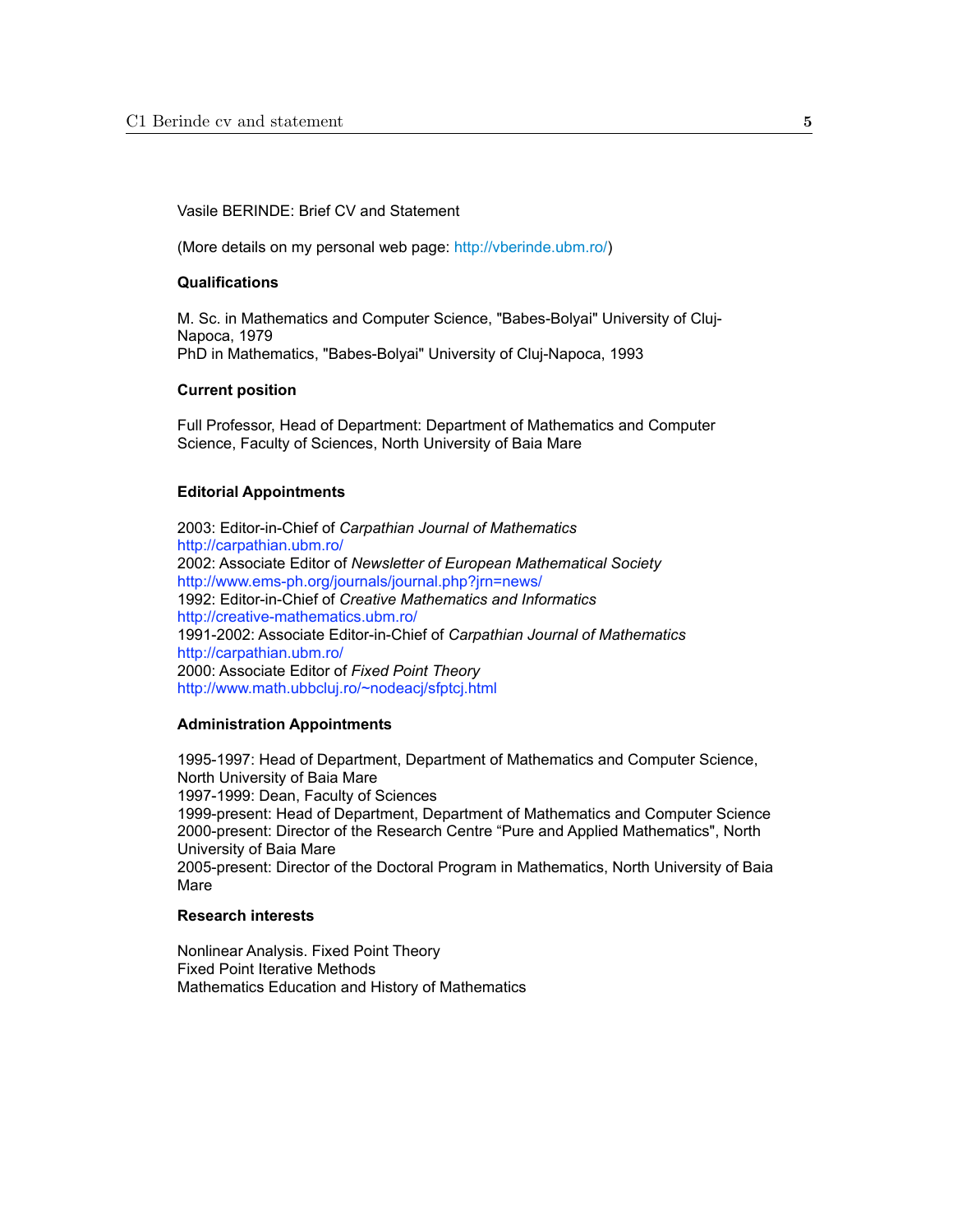#### **Selected books**

1. Vasile Berinde, *Iterative Approximation of Fixed Points,* Springer Verlag, Lectures Notes in Mathematics, 1912, 2007

2. Vasile Berinde, *Exploring, Investigating and Discovering in Mathematics,* Birkhauser Publishing House, 246 pages, 2004

#### **Selected articles**

- (1) Vasile Berinde, *Existence and approximation of solutions of some first order iterative differential equations,* Miskolc Math. Notes 11 (2010) (accepted)
- (2) Vasile Berinde, *Approximating common fixed points of noncommuting almost contractions in metric spaces,* Fixed Point Theory 11 (2010) (accepted)
- (3) Vasile Berinde, *Common fixed points of noncommuting discontinuous weakly contractive mappings in cone metric spaces,* Taiwanese J. Math. 14 (2010), no. 4 (in print)
- (4) Vasile Berinde, *Common fixed points of noncommuting almost contractions in cone metric spaces,* Math. Commun., 15 (2010), No. 1, pp. 229-241
- (5) N. Hussain, M.A. Kutbi, V. Berinde, *Dotson´s Convexity, Banach Operator Pair and Best Simultaneous Approximations*, Math. Commun., 15 (2010), No. 1, pp. 229-241
- (6) Vasile Berinde, *Some remarks on a fixed point theorem for Ciric-type almost contractions,* Carpathian J. Math., 25 (2009), No. 2, 157-162
- (7) Vasile Berinde, *A common fixed point theorem for compatible quasi contractive self mappings in metric spaces,* Appl. Math. Comput., 213 (2009), 348-354
- (8) Vasile Berinde, *Approximating common fixed points of noncommuting discontinuous weakly contractive mappings in metric spaces,* Carpathian J. Math., 25 (2009), No. 1, 13-22
- (9) N. Hussain, V. Berinde and N. Shafqat, *Common Fixed Point and Approximation Results For Generalized \Phi-Contractions*, Fixed Point Theory, 10 (2009), No. 1, 111-124
- (10) Vasile Berinde, *General constructive fixed point theorems for Ciric-type almost contractions in metric spaces,* Carpathian J. Math., 24 (2008), no. 2, 10-19
- (11) V. Berinde and M. Pacurar, *Fixed points and continuity of almost contractions*, Fixed Point Theory, 9 (2008), No. 1 23-34
- (12) M. Berinde and Vasile Berinde, *On a class of multi-valued weakly Picard mappings,*  J. Math. Anal. Appl. 326 (2007), 772-782
- (13) Nawab Hussain, Vasile Berinde, *Common fixed point and invariant approximation*  results in certain metrizable topological vector spaces, Fixed Point Theory Appl. 2006, Art. ID 23582, 13 pp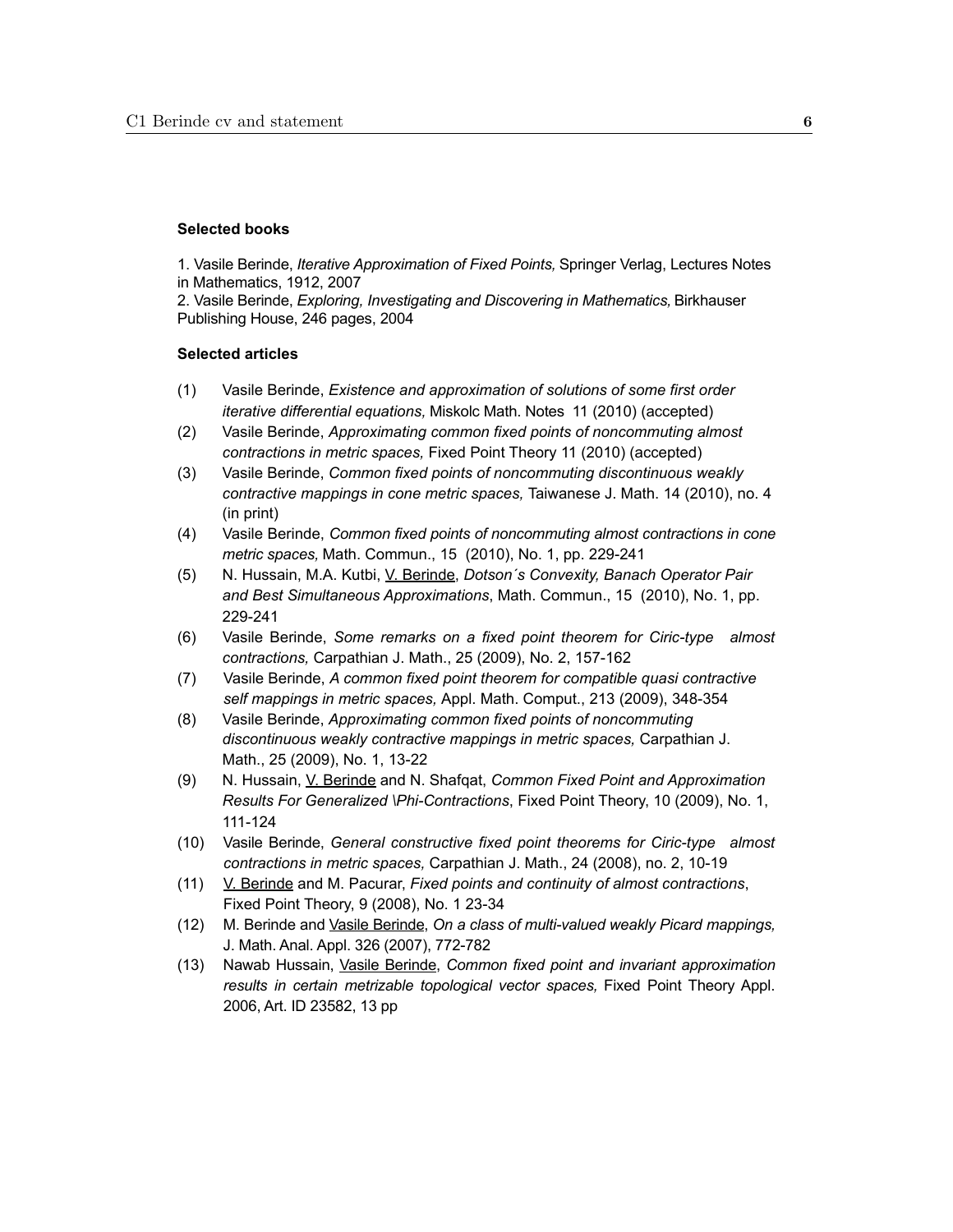#### **Statement**

I feel honoured to be nominated by the EC of Romanian Mathematical Society (RMS) as a candidate for a position in the EC of EMS.

I have been involved in the activity of EMS since 2002: first as editor responsible for the column *Forthcoming Conferences*, then as an Associate Editor and, since 2006, as the EMS Publicity Officer. In that last capacity I had the opportunity to work with the EC of EMS and thus to know much on the European mathematical community and, especially, on the role EMS plays amongst European mathematicians. Last but not least, in this short period of time, I learned a lot about how the EMS Executive Committee does work for the Society and think I could contribute by my personal experience to its activity and also to ensure a geographical balance into EC. This could be also an appropriate platform for starting a smooth transfer of some organisational features from EMS and its Western European member societies towards South Eastern European mathematical societies, and vice-versa.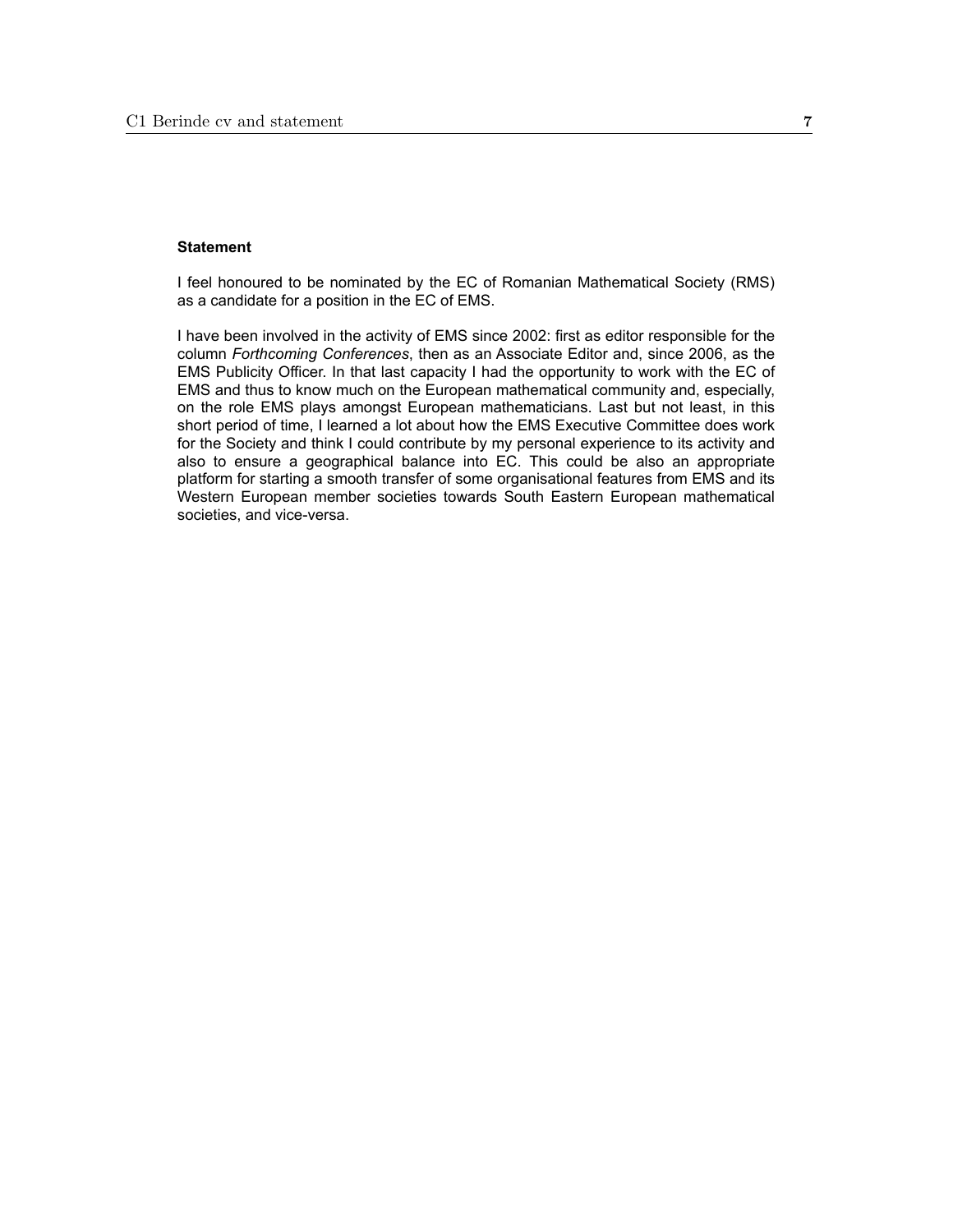#### **EMS Executive Committee in Sofia 9th and 10th of July 2010**

#### **Report on the activity of the Applied Math. Committee**

1) The proposal "Mathematics and Industry" prepared by the Committee on behalf of EMS and supported by the European Science Foundation is on the way.

Three Working Groups (on *Training and Careers* , *Academia-Industry Interfaces*, and *Opportunities and Challenges* ) have prepared a "green paper" where "strategic objectives" and specific "policy recommendations" are presented. The document starts from the statement "…*development and progress of mathematics have always been driven both by internal forces (to cross the boundary) and by external forces (the need of solving problems arising outside the discipline). In the sequel we will often use, for sake of brevity, the term "industrial mathematics" to designate all the research that is oriented at the solution of problems posed by industrial applications: It cannot be considered as a field disjoint from the counterpart of a so-called "pure mathematics", since on one hand it uses potentially all fields of mathematics and, on the other hand, it is a continuous source of challenges to the fundamental research on structure and methods of mathematics because it has often to deal with completely new mathematical problems.* 

Consequently, the policy recommendations concern the whole mathematics. In particular, the creation of an European Institute of Mathematics (as a *virtual* institute, but with adequate funding) is strongly recommended.

2) The project has also collected more than 100 success stories of cooperation between mathematicians and companies, and will distribute a booklet illustrating them. An online survey has received more than 600 answers (from mathematicians working in academia and in industry) and was an important source of information for the preparation of the green paper. Extended summaries of reports and studies that have been published in the last two decades on the same subject have been prepared and collected in another brochure.

3) The "Consensus Conference" of the project that was held in Madrid on April  $26<sup>th</sup>$  and  $27<sup>th</sup>$  and obtained the official logo of the Spanish presidency of EU. It was attended by more than one hundred participants; general talks were given by Alfredo Bermudez and Pierre Louis Lions (from the academic side) and by Adel Abbas (*Airbus*) , Philippe Ricoux *(Total*), Jan Sijbrand (*NIBC*), and Javier Bullòn (*Ferroatlantica*) from the industrial side. The results of the general discussion were incorporated in a new version of the Report that has been circulated again in the mathematical community through the national societies, to stimulate some more comments and remarks in order to prepare its final version.

4) The "Final Conference" of the Forward Look will take place in Brussels on the 2nd of December. It has been included –thanks to Luc Lemaire – among the official events of the Belgian Presidency of the EU and will be attended by the European Commissioner for Industry (Antonio Tajani).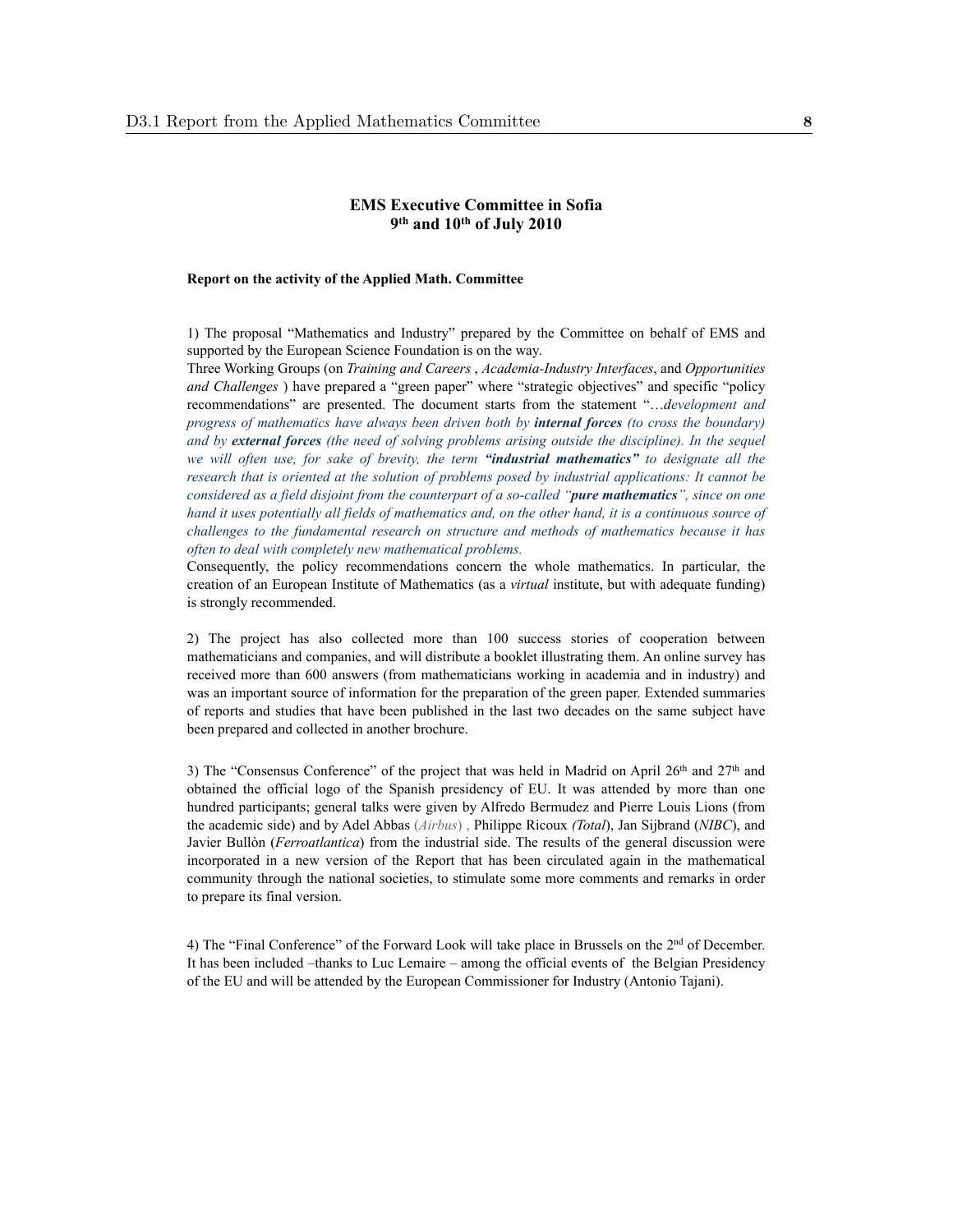5) The Applied Mathematics Committee will meet in Paris on the 24<sup>th</sup> of September to discuss future activity and initiatives.

6) The panel discussion "Does Industry need Mathematics?" organised by the Committee was held at the Euroscience Open Forum (ESOF2010) in Torino, Italy (2-7 July 2010). The speakers were Magnus Fontes, Yvon Maday, Volker Mehrmann and Nevio Di Giusto (CEO of R&D Branch of FIAT).

7) EMS Schools in Applied Mathematics:

- Bedlewo (EMS Contact person: Helmut Neunzert): *"Industrial Mathematics"* October 11-18 The organizers ask the Eastern Europe Committee for supporting some participants coming from countries of Central and Eastern Europe:

- CIME (EMS Contact person: Maria Esteban): "*Topics in mathematical fluid dynamics*" September 6-11 in Cetraro, Italy.

- EMS School in Biomathematics in collaboration with ESMTB (EMS Contact person: Mats Gyllenberg): "*Mathematical Ecology and Evolution"* August 22-29 in Turku (Finland).

8) The Appl. Math. Comm. cooperates in the scientific organization of the meeting "Mathematics in Industry" Sofia 11th-14th July 2010.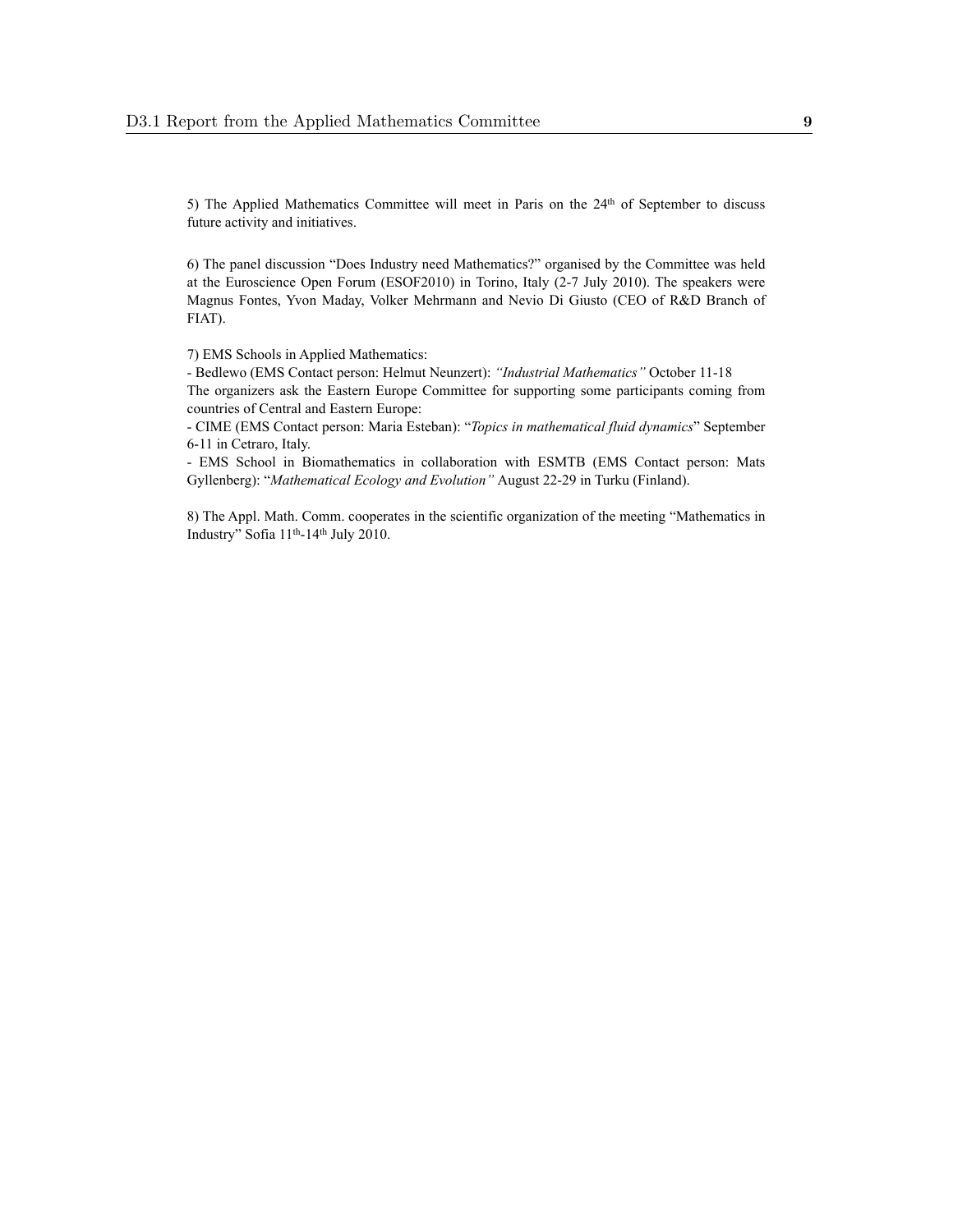#### **Report about the activities of the Committee for Electronic Publishing of the EMS in 2009 and in first half of 2010:**

*Date 15.03.2010, updated and modified July 1, 2010 (see below under item 3).*

1. The EuDML project has been successfully negotiated and the project has started. Here are further informations:

http://ec.europa.eu/information\_society/apps/projects/factsheet/index.cfm?project\_ref=250503

http://www.eudml.eu/

2. As it was mentioned in the previous report, the EPC had helped to prepare and had offered to give advice for the intended INFRA proposal of the EMS.

 However, no further involvement of the EPC was requested (except that apparently some text snippets authored by EPC members eventually have made their way into the proposal).

3. Thierry Bouche's invited talk on the DML 2009 in July 2009 (cf. http://www.fi.muni.cz/~sojka/ dml-2009-program.html) seems to have opened some cooperation with JSTOR, but nothing more definite here.

3. Ulf Rehmann was contacted by Springer Verlag (apparently because he is chairing the EMS EPC): They want to update their Encyclopaedia of Mathematics (EoM) <http://eom.springer.de/ > on a wikipedia kind of basis and with the help of the mathematical community.

They want to have the EoM content converted into a wiki format and want to give the EMS the full editorial control, including any updates that the community wants to add here. The current online EoM does contain ca. 8000 pages.

An unfortunate technical aspect is: The formulas included in the EoS pages are generated from tex and stored as (unflexible) pixel images on the server, but apparently the tex sources of these images are lost, so most formula stuff needs to be retyped. Copyright conditions will be as follows: Springer has to maintain the copyright on the old stuff (as they inherited that from the previous Russian owner), but all the new content will be under Creative Commons Attribution Share Alike License. All the content will be freely available on the web.

The EMS will (hopefully) have rights to set up mirrors of the electronic material (in order to distribute and to guarantee longevity of the material).

It is probably desirable to get support from the math community, and therefore help by EMS, CEIC and IMU at some point might be very welcome. (CEIC/IMU have been notified.)

A letter of intent about the cooperation of Springer and the EMS is expected to be signed this week.

Update on July 1, 2010:

The letter of intent has been signed, so the cooperation is active. However, according to a recent letter by Springer (dated June 16,2010), their software ist not yet ready for being actively used:

Quoting from the letter by Sprinter about their wiki software development:

- | "The site is currently being tested regarding the basic features
- | and sample data but this it too preliminary and so is still for
- | internal use only.